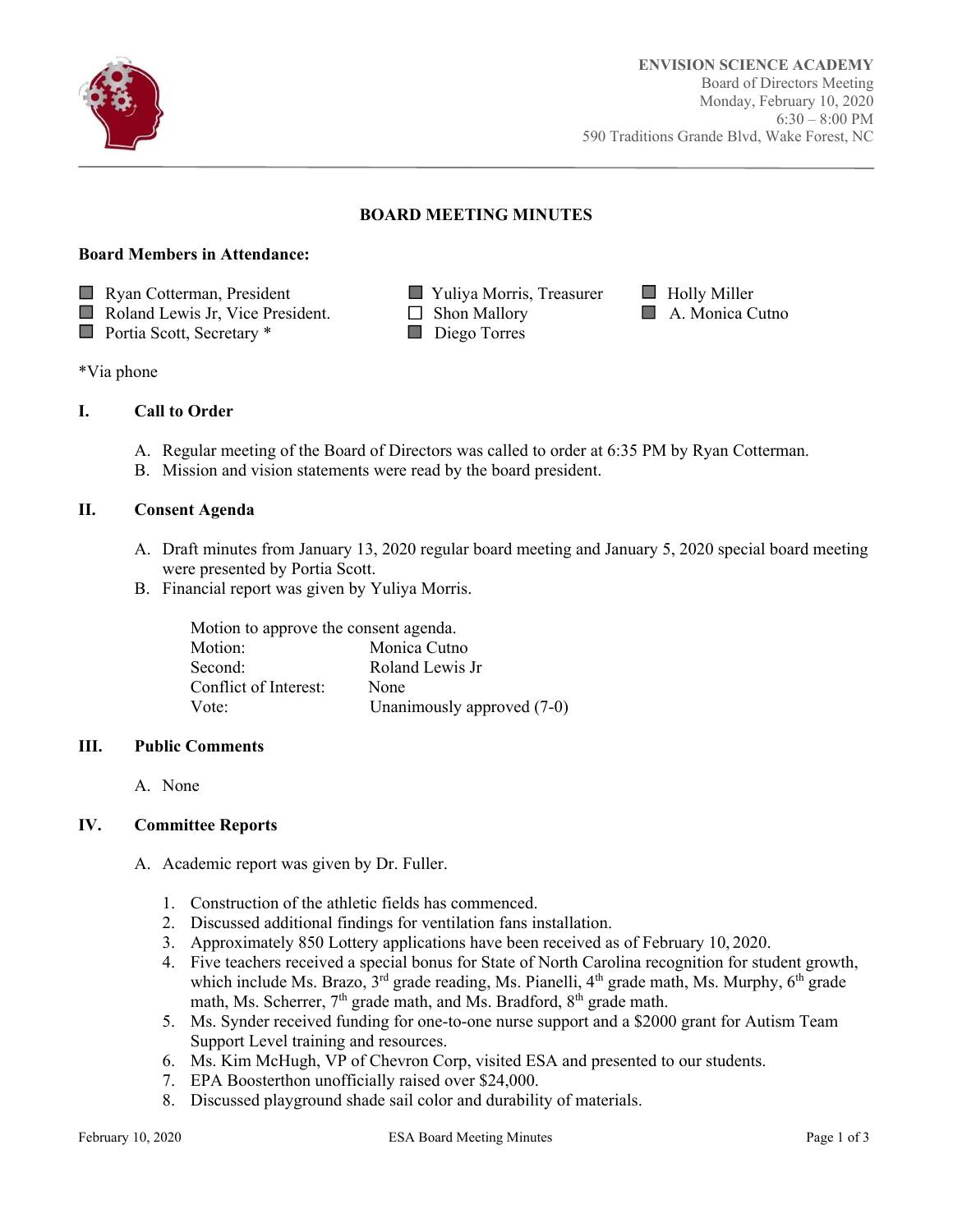- 9. Boys and girls basketball teams had outstanding seasons. The boys tied regular season championship and won tournament. The girls won regular season championship and tournament runner-up.
- 10. Discussed electrical quote for basketball goals.

| Motion to approve Piedmont contract for work to correct ventilation installation.         |                            |
|-------------------------------------------------------------------------------------------|----------------------------|
| Motion:                                                                                   | Diego Torres               |
| Second:                                                                                   | <b>Holly Miller</b>        |
| Conflict of Interest:                                                                     | None                       |
| Vote:                                                                                     | Unanimously approved (7-0) |
| Motion to approve playground shade sail color.                                            |                            |
| Motion:                                                                                   | Monica Cutno               |
| Second:                                                                                   | Roland Lewis Jr            |
| Conflict of Interest:                                                                     | None                       |
| Vote:                                                                                     | Unanimously approved (7-0) |
| Motion to approve KB Electrical contract related to installation of the basketball hoops. |                            |
| Motion:                                                                                   | Ryan Cotterman             |
| Second:                                                                                   | <b>Holly Miller</b>        |
| Conflict of Interest:                                                                     | None                       |
| Vote:                                                                                     | Unanimously approved (7-0) |
|                                                                                           |                            |

- B. Finance Committee report was given by Yuliya Morris
	- 1. Adjusted line items for significant changes, including the grant to offset a one-on-one nurse, addition of a EC TA and administrative expenses.
	- 2. Coverage ratio and days cash on hand are in good standing.
- C. Development report was given by Monica Cutno.
	- 1. Construction contract with Jon Myers has been executed.
	- 2. Board reviewed aerial view of progress on construction of the athletic fields.
	- 3. Discussed donor recognition in connection with the Soaring Eagle Capital Campaign.

### **V. Closed Session**

A. Board entered closed session at 7:49 PM to discuss personnel under NC G.S. 143-318.11(a)(6) and confidential and privileged information under NC G.S. 143-318.11(a)(1).

Motion to go into closed session. Motion: Diego Torres Second: Yuliya Morris Conflict of Interest: None Vote: Unanimously approved  $(7-0)$ 

B. Board exited closed session 9:10 PM and resumed regular board meeting.

| Motion to end closed session. |                          |
|-------------------------------|--------------------------|
| Motion:                       | Diego Torres             |
| Second:                       | Yuliya Morris            |
| Conflict of Interest:         | None                     |
| Vote <sup>-</sup>             | Unanimously approved 7-0 |
|                               |                          |